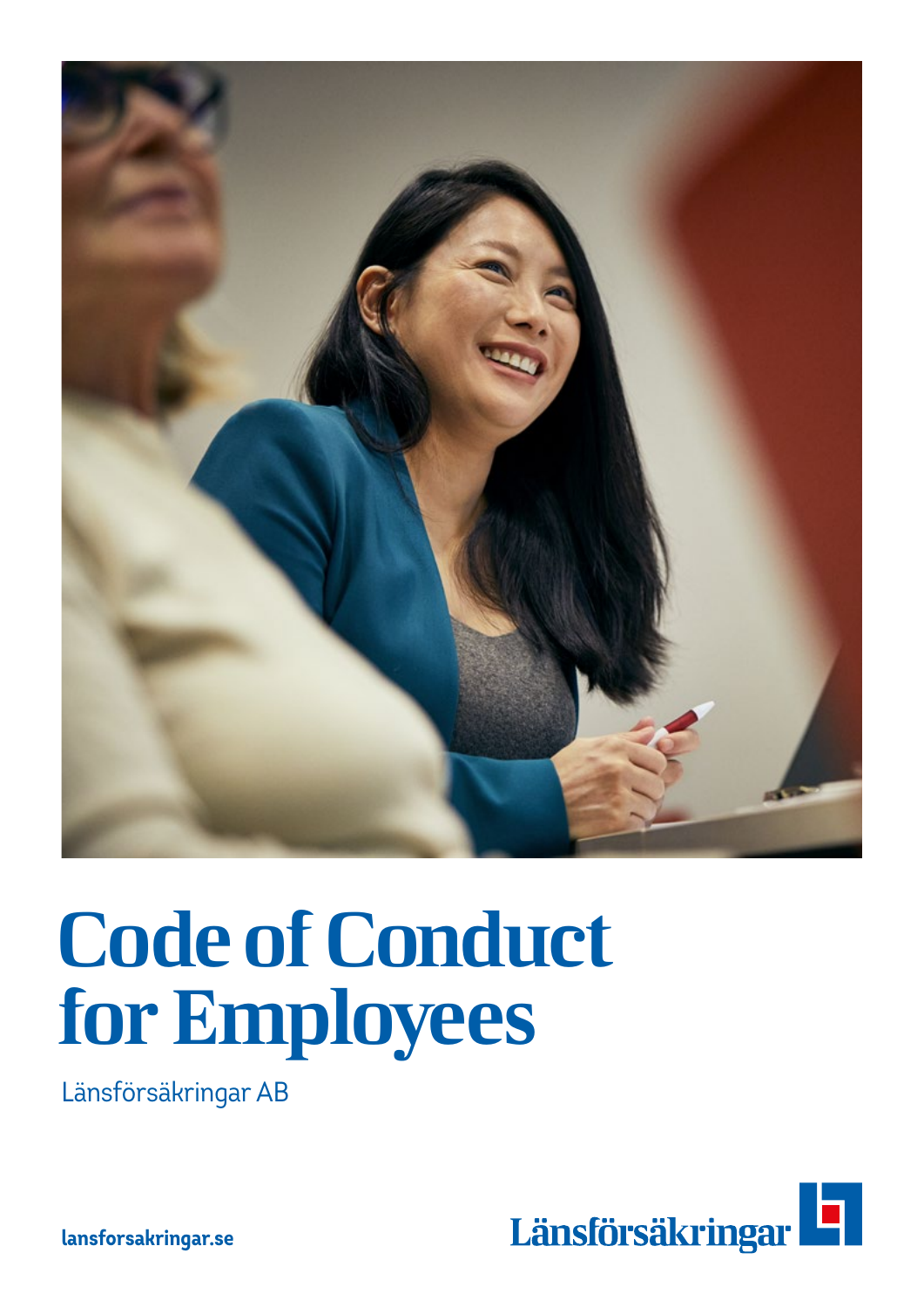# Message from the CEO

In order for us to maintain the high level of confidence that<br>Länsförsäkringar enjoy, we must act professionally and sust<br>nably in our professional roles, towards each other as emplo<br>ees and in our contact with external st n order for us to maintain the high level of confidence that Länsförsäkringar enjoy, we must act professionally and sustainably in our professional roles, towards each other as employees and in our contact with external stakeholders, such as the interest groups, supervisory authorities and the media.

LFAB is owned by and works on behalf of the 23 mutual regional insurance companies that are owned by their customers. This places particular requirements on our actions and is a responsibility that entails many obligations in relation to our owners and customers.

Our common platform called The Foundation consists of Our history, Our vision, Our mission and Our values and together with this *Code of Conduct*, it is the starting point for our approach and the corporate culture that we are proud of together. You as an employee or board member are expected to share our values and follow the *Code of Conduct* and be responsible for ensuring that it is complied with. Our e-training in the *Code of Conduct*, which is part of the so-called Länskompassen, is mandatory for all employees to complete annually.

Our *Code of Conduct* can never fully regulate how every situation in the workplace can be managed.

Always use your common sense and let the questions below provide you guidance.

- What does the law say about my actions?
- Is it ethically correct?
- Can I justify my actions?
- How are our customers affected by my actions?
- Could my actions affect Länsförsäkringar's reputation?

Sometimes there can be difficult trade-offs and situations and if you are uncertain, you should seek guidance with your boss, colleagues or other relevant function.

Fredrik Bergström, President and CEO of Länsförsäkringar AB



*In order for us to maintain the high level of confidence that Länsförsäkringar enjoy, we must act professionally and sustainably in our professional roles.*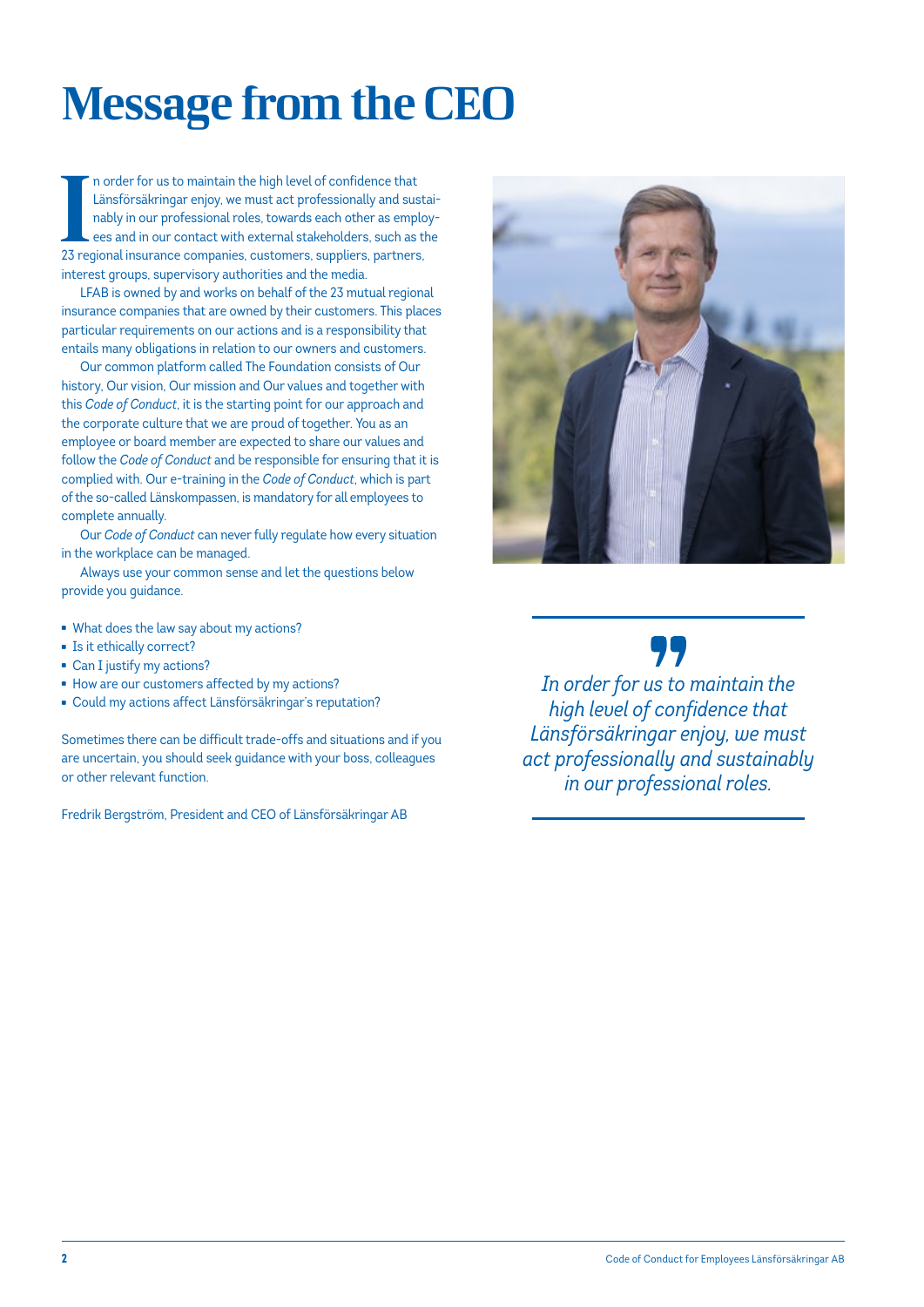

## About the Code of Conduct

Our vision "Together we create security and opportunities" and our values; trust, commitment, openness and professionalism are the basis of our corporate culture.

Everyone within the LFAB Group must act in a manner that earns the long-term trust and respect of our owners, employees, customers, government authorities, partners and other stakeholders in society.

The Code of Conduct provides guidance and is to be used as a tool in our day-to-day work that describes expected standards of conduct and behaviour. The Code also provides our external environment an understanding of the LFAB Group's work on ethical, social and environmental issues.

The Code of Conduct is based on the UN Global Compact's principles on responsible business in the areas of human rights, work conditions, the environment and business ethics. We also have a *Code of Conduct for suppliers*, which is also based on the UN Global Compact's principles. We expect our suppliers, and their subcontractors, to comply with the principles described in this code of conduct or to have equivalent standards that are complied with in their own operations.

The Code of Conduct is an overall governance document and refers in some cases to other governance documents where more detailed information is available.

The regulations decided by Insurance Sweden, the Swedish Bankers' Association, the Swedish Securities Dealers Association and the Swedish Investment Fund Association are recommendations that are to be adhered to wherever applicable to our operations and we decided to follow them.

#### **Scope**

The Code of Conduct applies to Board members and employees of the LFAB Group (including Agria's international branches and subsidiaries), regardless of form of employment. Accordingly, the Code also applies to personnel who are also employed at the regional insurance companies as well as contracted employees, such as consultants. The Code of Conduct is actively applied at all levels within the Group.

The code of conduct is available in Swedish and English both on our internal website Länet and on our external website.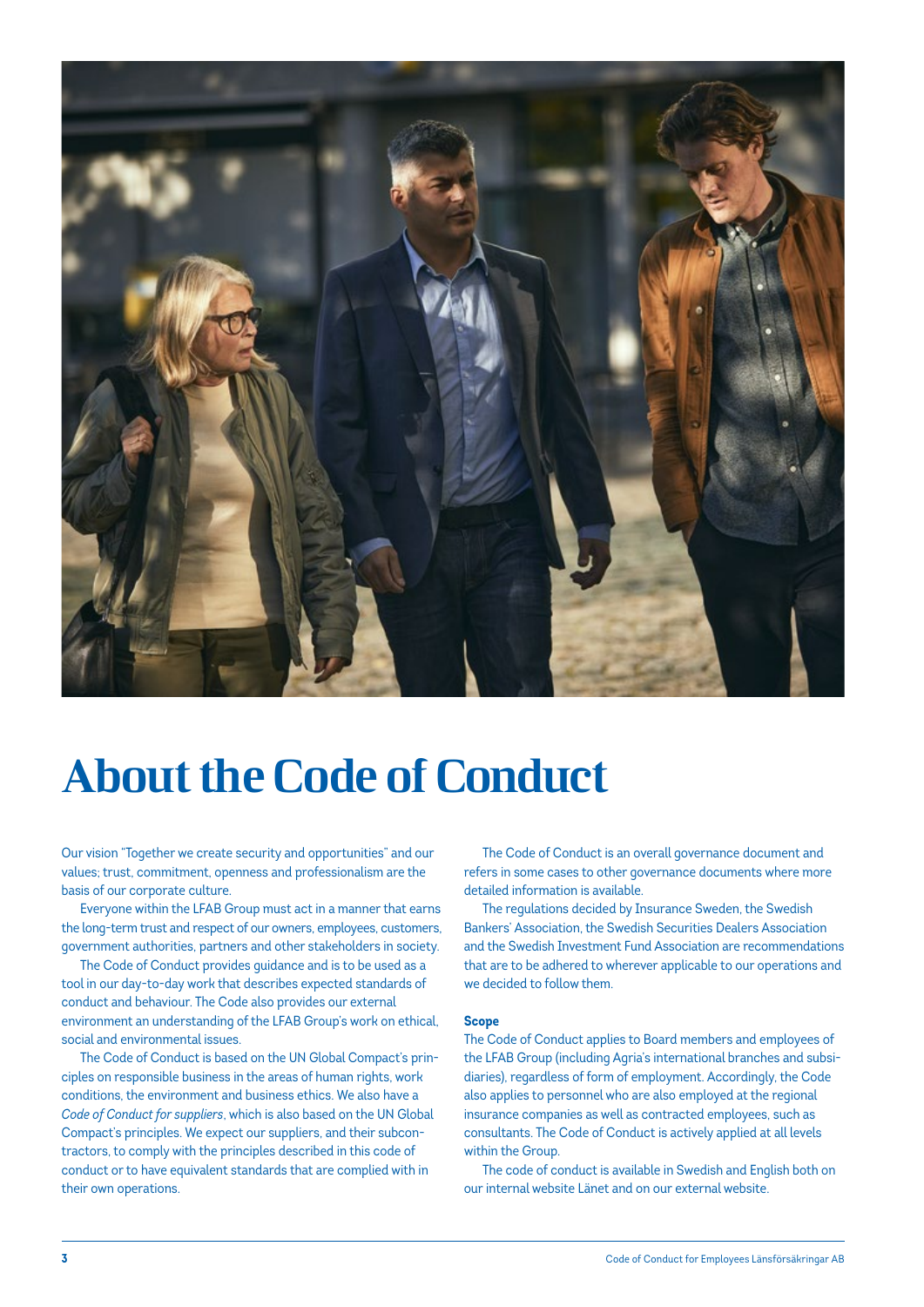### The relationship to the LFAB Group and colleagues

We seek to offer a welcoming and inclusive workplace where everyone has the same rights and opportunities.

The importance of an inclusive culture is critical for benefiting from diversity and welcoming different perspectives and approaches. Our workplace must be characterised by respect, integrity and tolerance so that everyone feels included and be given opportunities to develop our skills based on the needs of our professional role.

Working on diversity is a matter of business value. It helps strengthen competitiveness and increases profitability. We believe that different perspectives are a success factor for learning and innovation that brings new customers from new markets. Diversity initiatives also play an important role in being an attractive and responsible employer and broadening the recruitment pool.

#### **Zero tolerance of discrimination**

Länsförsäkringar AB's diversity agenda reflects the law prohibiting discrimination and everything that makes people different and unique. We do not accept any form of discrimination on the basis of the seven grounds of discrimination prohibited by law; gender, transgender identity or expression, ethnicity, religion or other belief, disability, sexual orientation, or age. We also have a zero tolerance policy of victimisation, harassment and sexual harassment. You have an individual responsibility to actively take a stand against all forms of discrimination. Our *Equality and diversity plan* describes the issues in more detail.

#### **Work environment and health**

We want to offer the best possible work environment for our employees. With a good work environment, we want to create conditions for all of us to perform, contribute with high commitment, feel proud and maintain a good health. We work to ensure that everyone experiences clarity in responsibilities and expectations, has a balance between requirements and resources, has a reasonable workload and feels job satisfaction. To promote a good work environment and prevent the risk health problems, we work actively with health in the workplace. As an employer, we also respect your rights to organize freely and join a trade union and collective agreement. LFAB's Group-wide *Personnel Policy* regulates our working conditions and our responsibility as an employer, as well as how we regularly examine, risk assess, takes measures and follow up the work environment in a systematic manner.

#### **Education and skills**

Employees' skills development must take place in accordance with our overall goals and the business's needs, both short and long term. By working systematically with skills development, we want to increase competitiveness and manage the ever-changing conditions in our business environment and utilize the full potential of all employees. Our work with continuous learning and skills development is crucial for us to be able to achieve our goals. LFAB's group-wide *Personnel Policy* addresses the issues in more detail.

# Sustainability and environment

Sustainability is integral to all of our operations. By integrating sustainability into our operations, we can reduce our risks, increase customer value and at the same time contribute to a positive development of society and business value.

Our sustainability efforts are divided into three main areas: responsible offering, responsible business conduct and long-term environmental and social responsibility.

Our sustainability activities are to contribute to selected UN Sustainable Development Goals (SDGs) and/or our climate-smart vision. Customer offerings will be adapted to the climate-smart vision and we must work to reduce the environmental impact of the operations. Reduced carbon emissions, resource management as well as recycling and reuse are key words. All employees are expected to actively contribute to reduce the environmental impact of the operations.

LFAB's group-wide *Sustainability Policy* addresses the issues in more detail.

#### **Traveling and transportations**

We have guidelines for business travel. Digital meetings are to be used in the first instance, and rail rather than air travel when pos-



sible. The issues are addressed in more detail in LFAB's group-wide Sustainability Policy and on Länet.

#### **Procurement of products and external services**

Products and services are to be procured on the basis of commercial principles. A supplier or partner is to be chosen after analysing the market price, sustainability and expected quality level. Fundamental requirements regarding human rights, labour conditions, environment and ethics must be met.

LFAB's group-wide *Purchasing and procurement policy* and the *Code of Conduct for Suppliers* addresses the issues in more detail.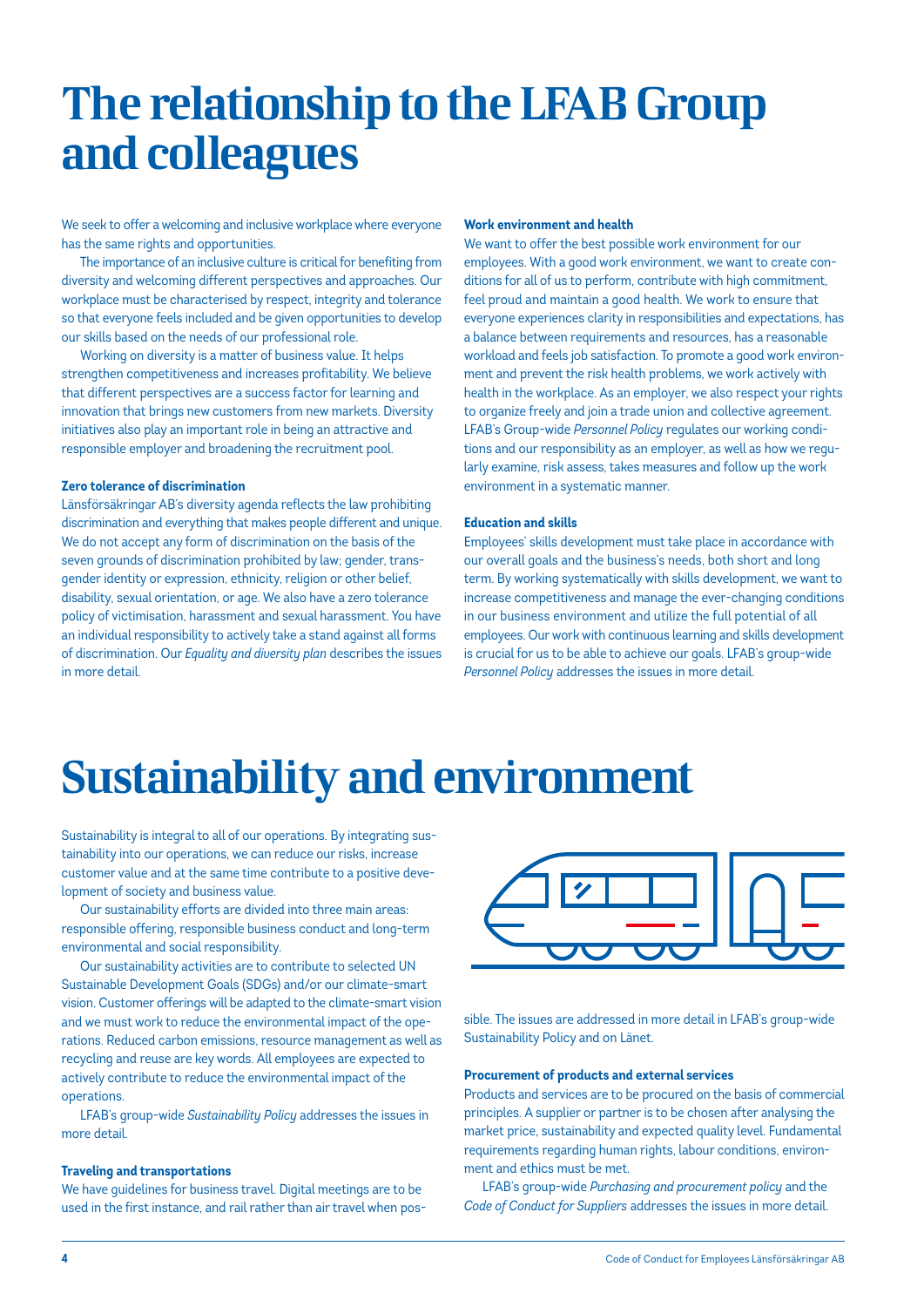# Business Ethics

Regulatory compliance and business ethics are of great importance for our daily tasks. We constantly make considerations in our day to day work with the aim of acting on the basis of applicable laws, rules and internal governance documents which are described below;

#### **Whistle-blowing**

If you suspect any improprieties regarding laws, rules and internal requirements you should contact your immediate manager in the first instance, or your manager's superior. If the circumstances of the situation dictate that it is more appropriate to contact someone outside your own group or department, you can instead report to LFAB's Compliance function. Reporting takes place according to the applicable procedure on Länet.

Reporting any suspicions is voluntary and you always have the right to remain anonymous. The LFAB Group also protects individuals who are the subject of a report from negative consequences if an investigation yields no evidence to support taking measures against them. Measures against someone who is the subject of a report are taken in a manner that protects the individual in question from any consequences that are not intended with the measures.

#### **Conflicts of interest**

In any given situation, for example, when making a business decision or when providing advisory services to customers, the interests of the customer and the company are always put first. No customer is to be disadvantaged in favour of another. We identify and manage conflicts of interest to ensure that any personal or professional circumstances affecting the interests of the company or the customer are avoided.

Employees are to report situations that may involve a conflict of interest, on their own initiative, to their immediate manager, process lead or project manager or client.

Some conflicts of interest are to be avoided entirely, for example, making decisions in a disqualification situation. Conflicts of interest that cannot be avoided are to be managed through measures such as stakeholder consent, specific limitations, documentation protections, follow up, training, openness and transparency.

LFAB's group-wide *Guidelines on identifying and managing conflicts of interest* addresses the issues in more detail.

#### **Secondary employment**

As an employee you can take on secondary employment (extra work or assignment) as long as it does not have a negative effect on your employment or can be perceived as competing with the LFAB Group's operations. If you are uncertain about the definition of secondary employment, you can always speak to your immediate manager or contact the Compliance function for advice.

The issues are addressed in more detail in LFAB's Group-wide *Guidelines on identifying and managing conflicts of interest* and on Länet. All secondary employments must be approved by your immediate manager and be reported in the HR-system.

#### **Own or related party's cases and information in the system**

As an employee, you must distinguish between your professional role within Länsförsäkringar, and the role of customer in Länsförsäkringar. This means that you are not permitted to handle or view information or cases concerning you or related parties in Länsförsäkringar's IT systems due to the conflict of interest that may arise. This applies to all types of cases, such banking, claims adjustment, health declarations and general customer information.

#### **Improper benefits**

Our business model imposes rigorous demands on ethical and responsible conduct in all its transactions. Offering and accepting improper benefits both affect society's trust in the LFAB Group as well as in the financial market. The LFAB Group has a high ethical standard concerning improper benefits. These issues are further addressed in LFAB's Group-wide *Policy on Improper Benefits*.

It can sometimes be hard to know where the line is for what is permitted when it comes to gifts and other benefits. The *Policy on Improper Benefits* contains information concerning several benefits that are always considered improper, while others are assessed on a case by case basis. You can always ask your manager or HR for advice.

#### **Economic and financial crime**

Our operations are at risk of being subject to economic and financial crime. We are all responsible for preventing, discovering and reducing financial crime such as fraud, tax fraud and bribery.

Systematic work is conducted to reduce the risk of the LFAB Group being used for or associated with money laundering and terror financing. Employees who deal with bank and life-assurance customers must always be well informed about their customers. Suspicious transactions must be immediately reported to the Financial Intelligence Unit (FIPO) of the police. LFAB's group-wide *Policy on Measures Against Money Laundering and Terrorist Financing* addresses the issues in more detail.

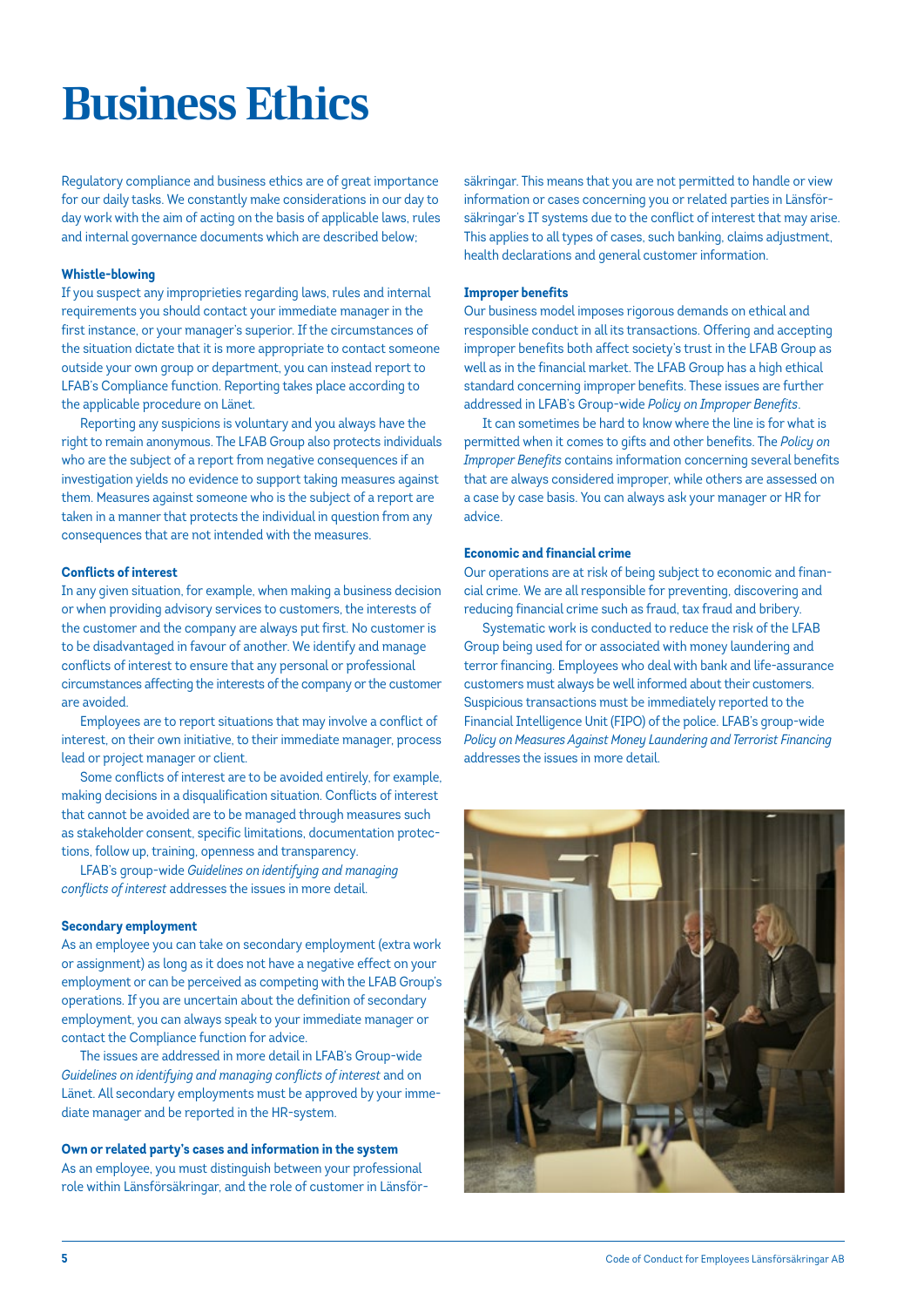#### **Competition rules**

The LFAB Group and its employees may not act in a manner that violates competition legislation by, for example, limiting the competitiveness of other players, coordinating pricing or entering into exclusivity contracts that are too far-reaching. Our information management is regulated in more detail in LFAB's Group-wide *Security Guidelines.*

#### **Management of tax issues**

The LFAB Group's approach and actions regarding tax issues must be characterised by compliance, responsibility and transparency. The LFAB Group must strive, based on the aim of legislation, to comply with applicable laws and regulations in the countries in which it operates. The companies within the LFAB Group must pay the correct taxes at the correct time and submit the correct tax reporting.

#### **Terms and conditions and information to customers**

We always simplify information in our terms and conditions and advice so that it is as clear, relevant and comprehensive as possible for customers. Information is to be readily available in all meetings and we are to respond to customers quickly in all meetings and channels.

#### **Advisory services to customers**

You must always ensure that our customers understand the products that they are buying and the risk associated with these products. Employees who provide advice to customers and everyone who contributes to the development of products, services and support systems for customer processes share a responsibility for ensuring that our actions in relation to the customer comply with laws and other regulations. It is also important that all advisory services are based on the requirements of the customer. As part of the LFAB Group, we are obligated to attend to customer needs.

#### **Equal treatment and action in customers' interest**

You seek to understand customer wishes and act consistently by showing respect and understanding. In our contact with customers, you always gain an understanding of the customer's situation so that you can provide advice and decide on the product or service that best suits the customer. Customer interests are always put first. All customers are to be treated in the same way in all contact with us.

#### **Handling customer complaints**

Complaints are to be handled promptly and received in a positive manner. You must clearly demonstrate that you are receptive to and value criticism. Complaints from customers provide valuable information that could form the basis of improvement efforts.

Detailed information can be found, if applicable, in each companies' guidelines for handling customer complaints.

#### **Media**

Contact with the media is always handled via LFAB's communications department, which is responsible for ensuring that the correct person speaks on behalf of the company. By being professional and active in our media relations, we can help convey a correct and objective view of our operations, and help strengthen confidence in the Group. LFAB's group-wide *Communication Policy* addresses the issues in more detail.

#### **Social media**

The line between private and professional can be blurred in social media. As an employee, you are responsible in your private lives for not using social media in a way that could be perceived as though you are acting as a spokesperson for LFAB or a subsidiary. Everyone in the LFAB Group need to take a professional responsibility since your views may impact the Länsförsäkringar brand.

It is important to take our values and Code of Conduct into consideration when you use social media. You must always respect copyright laws and other legislation regarding images and other materials, and you are always personally responsible for what you publish or upload as a private individual.

#### **Employees' private transactions in financial Instruments**

Employees' and related parties' own securities transactions are regulated by law and supplemented with self-regulation from the Swedish Securities Market Association in "Rules concerning transactions with financial instruments for own account by employees, contractors and related parties"1 and in the Swedish Investment Fund Association's "Guidelines on employees' and contractors' personal transactions with financial instruments"2 .

The rules stipulate that you may not conduct personal security transactions in such a way or to such an extent that confidence in the securities market or Länsförsäkringar risks being compromised:

The rules also include, for example, that certain identified persons have an obligation to report their security transactions and those of related parties, and may not realise profit within 30 days (the onemonth rule). For these persons, the governance documents of each company contain requirements for the personal security transactions of employees.

#### **Market abuse**

Market abuse regulations in criminal law apply to everyone (inside trading, market manipulation and unlawful disclosure of inside information). In general, this means that a person who has inside information is prohibited from benefiting from it for their own or someone else's account, directly or indirectly, though purchasing or selling the financial instruments to which the information pertains.

This also means that disclosing inside information to persons who are not in need of this information to carry out their work is also prohibited. The regulations also prohibit market manipulation.

The aim of the regulations is to uphold high confidence in the financial markets. The regulator's aim is that all trade in the markets takes place on the same conditions in so far as that all potential investors gain access to the same information on which to base their business decisions at the same time.

<sup>1</sup> www.svanskvardepappersmarknad.se/en/

<sup>2</sup> www.fondbolagen.se/en/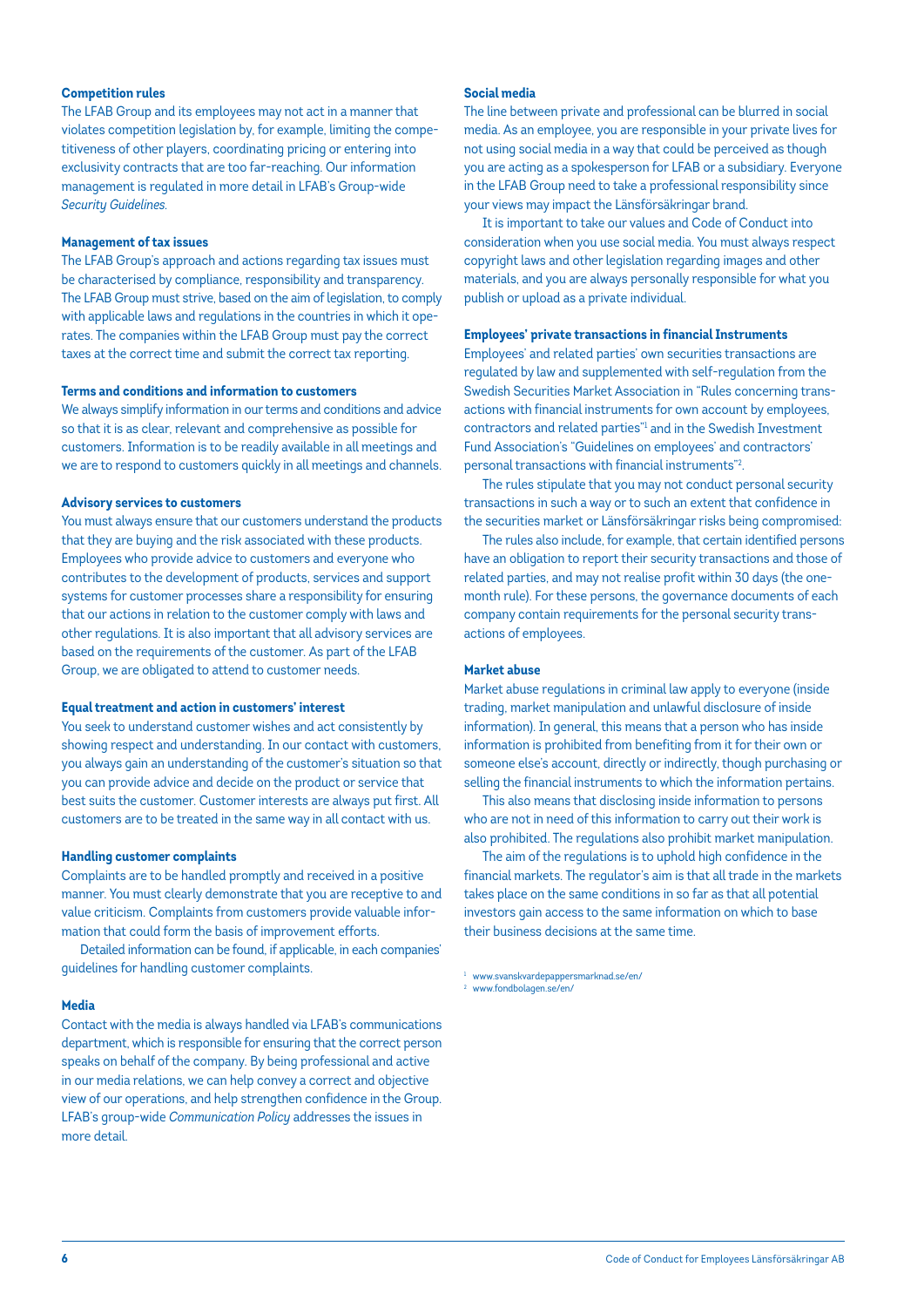# **Security**

The LFAB Group actively works with the Group's security. The term "security" refers to the result of the measures the Group takes to protect the Group's assets with protection value from damage, misuse or loss. The Company's assets with protection value are divided into operations, personnel, information, IT systems, equipment and premises. The overall objective of our security activities is to protect the Group's assets with protection value from the threats (internal or external, intentional or unintentional) to which the Group is exposed. These security activities are also to create security for our employees and our customers, and prepare the Group for managing incidents. LFAB's group-wide *Security Policy* and *Security guidelines* addresses the issues in more detail.

#### **Information security and confidentiality**

Information is an asset in need of protection for the LFAB Group and can be covered by confidentiality. Depending on the nature of the information, it is protected by different regulations as well as



the General Data Protection Regulation, the Act on the Protection of Trade Secrets (1990:409) and bank confidentiality regulated by banking and financing laws.

Confidentiality means that if you have access to sensitive information, regardless of form of employment, you may not pass on this information to persons outside the Group, or to other employees within the same company or to other companies within the Group unless required for work purposes and the information is not subject to bank confidentiality or if the transfer of information is limited by another regulation. Note that other information can also be sensitive and therefore not distributed to unauthorised individuals. The classification of the information specifies how the information should and may be handled. Professional secrecy applies even after a working or contractual relationship has ended as long as the information is customer or competition sensitive or otherwise confidential. The LFAB Group has *Security Guidelines* that further address these issues.

#### **IT system, equipment and premises**

The LFAB Group's system, equipment and premises must be managed in accordance with the *Security Guidelines.* When replaced or returned, the LFAB Group's equipment is to be disposed of according to the *Security Guidelines.*

#### **Security incidents**

Everyone has a responsibility to report security incidents so that they can be managed and even prevented. Acute and/or serious security incidents must be reported immediately to your immediate manager and/or the Security Manager. For other incidents, reports are to be made according to current procedures.

### Internal regulations that you are expected to be familiar with

The following is a summary of areas that are regulated in internal governance documents, which also comprise the basis of the *Code of Conduct*. Several relevant internal rules may also apply to your specific unit or functions. These internal regulations can be found on *Länet* and in our document system *Länsman*. The internal regulations are continuously updated. In order to be compliant with this *Code of Conduct*, you are expected to be aware of, take part of and act in accordance with the governance documents that are relevant to your professional role.



- Group instructions
- Contract instructions
- Communication policy
- Personnel policy
- Security policy
- Tax policy
- Sustainability policy
- Company-specific guidelines on handling financial information and insider information
- Policy on employees' private transactions in financial instruments (only applicable to the LF Bank Group)
- Policy on improper benefits
- Guidelines on identifying and managing conflicts of interest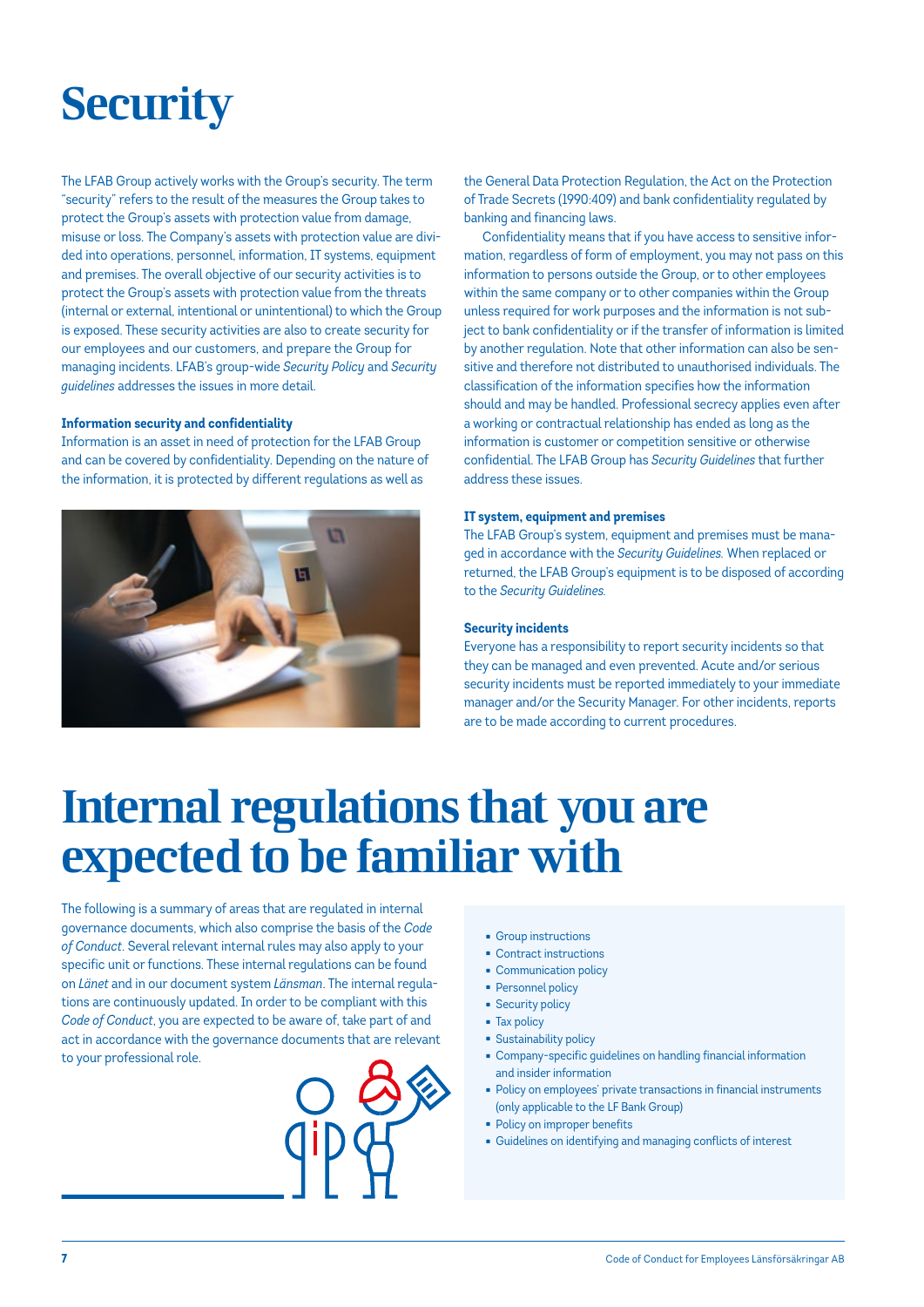# **Compliance**

Managers in the organisation ensure compliance with the policy and that team/unit/department has knowledge of its contents. The Head of Strategy and Change Management is responsible for monitoring compliance with the Code of Conduct and ensuring that self-assessments and procedures are in place in the operations that ensure a compliance review.

All employees have a responsibility to be aware of and follow the *Code of Conduct*. Violation of the *Code of Conduct* can lead to labour law measures.

### Amendments

The Code of Conduct is to be processed and adopted by the Board of Directors even if no revisions are proposed. The Head of Strategy and Change Management is responsible for the policy and for it to be revised if necessary.



Code of Conduct for Employees was adopted by the Board of Directors of Länsförsäkringar AB December 13th 2021.